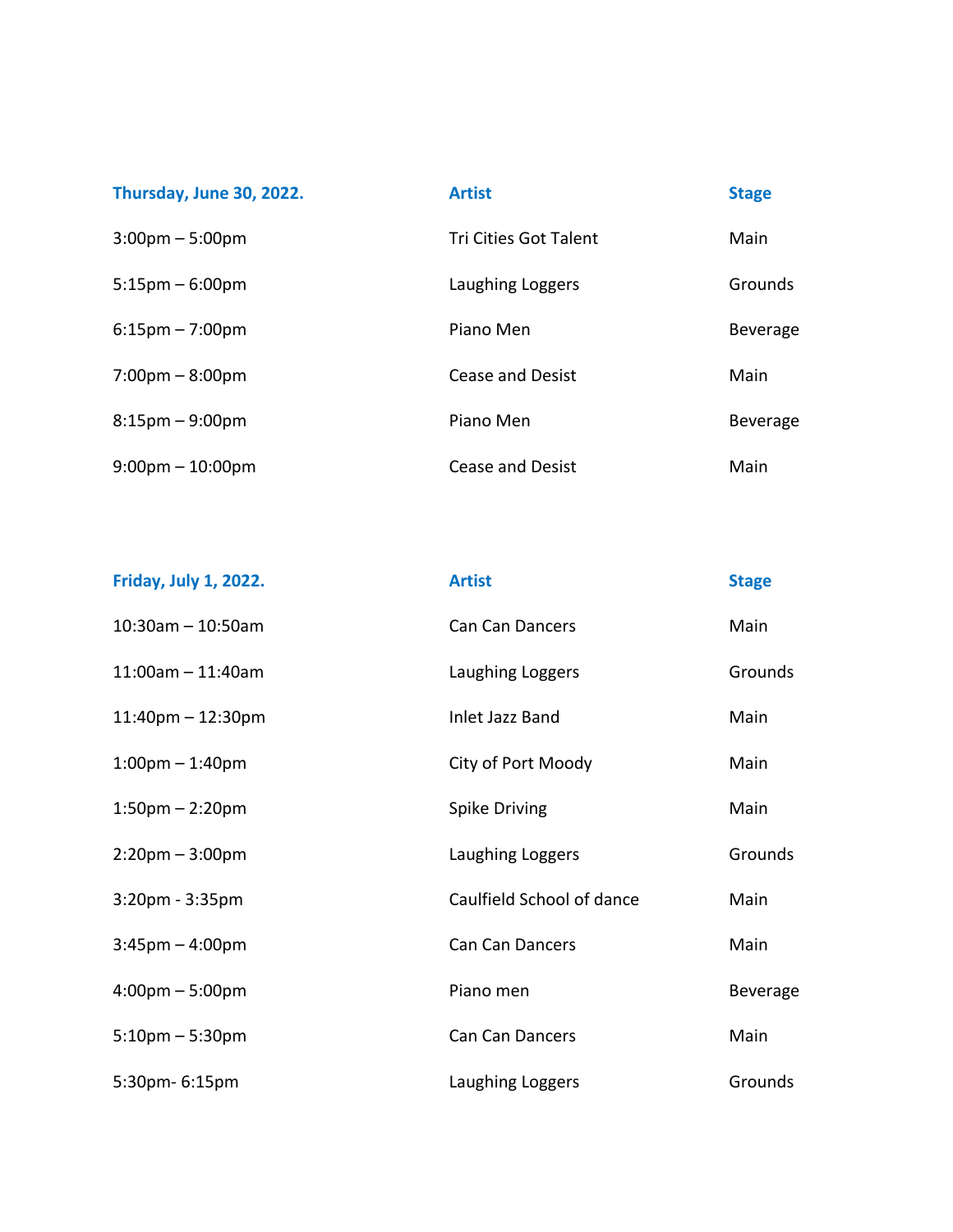| $6:30 \text{pm} - 7:30 \text{pm}$ | Asi Somos | Main     |
|-----------------------------------|-----------|----------|
| 7:30pm-8:30pm                     | Piano Men | Beverage |
| $8:30$ pm $-10:00$ pm             | 5440      | Main     |

**Saturday, July 2 2022. Artist Artist Artist Stage** 

| $10:30$ am - 10:50am              | Can Can               | Main            |
|-----------------------------------|-----------------------|-----------------|
| $11:00am - 11:40pm$               | Laughing Loggers      | Grounds         |
| $12:00am - 1:45pm$                | Spike Driving/Kpop    | Main            |
| $1:15$ pm - $2:45$ pm             | Tri Cities Got Talent | Main            |
| $3:00$ pm $-3:20$ pm              | Can Can               | Main            |
| $3:20 - 4:00$ pm                  | Laughing Loggers      | Grounds         |
| $4:00 \text{pm} - 5:00 \text{pm}$ | <b>Kentish Steele</b> | Main            |
| $5:20$ pm $-6:00$ pm              | Laughing Loggers      | Grounds         |
| $6:00 \text{pm} - 7:00 \text{pm}$ | Piano Men             | Beverage        |
| $7:00 \text{pm} - 7:20 \text{pm}$ | Can Can               | Main            |
| $7:20$ pm $-8:30$ pm              | Piano Men             | <b>Beverage</b> |
| $8:30$ pm $-10:00$ pm             | Platinum Blonde       | Main            |
| <b>Sunday, July 3, 2022.</b>      | <b>Artist</b>         | <b>Stage</b>    |
| $10:30$ am - 10:50am              | Can Can               | Main            |
| $11:00$ am $- 11:40$ pm           | Laughing Loggers      | Grounds         |
| $11:40$ am $- 12:10$ pm           | <b>Spike Driving</b>  | Main            |